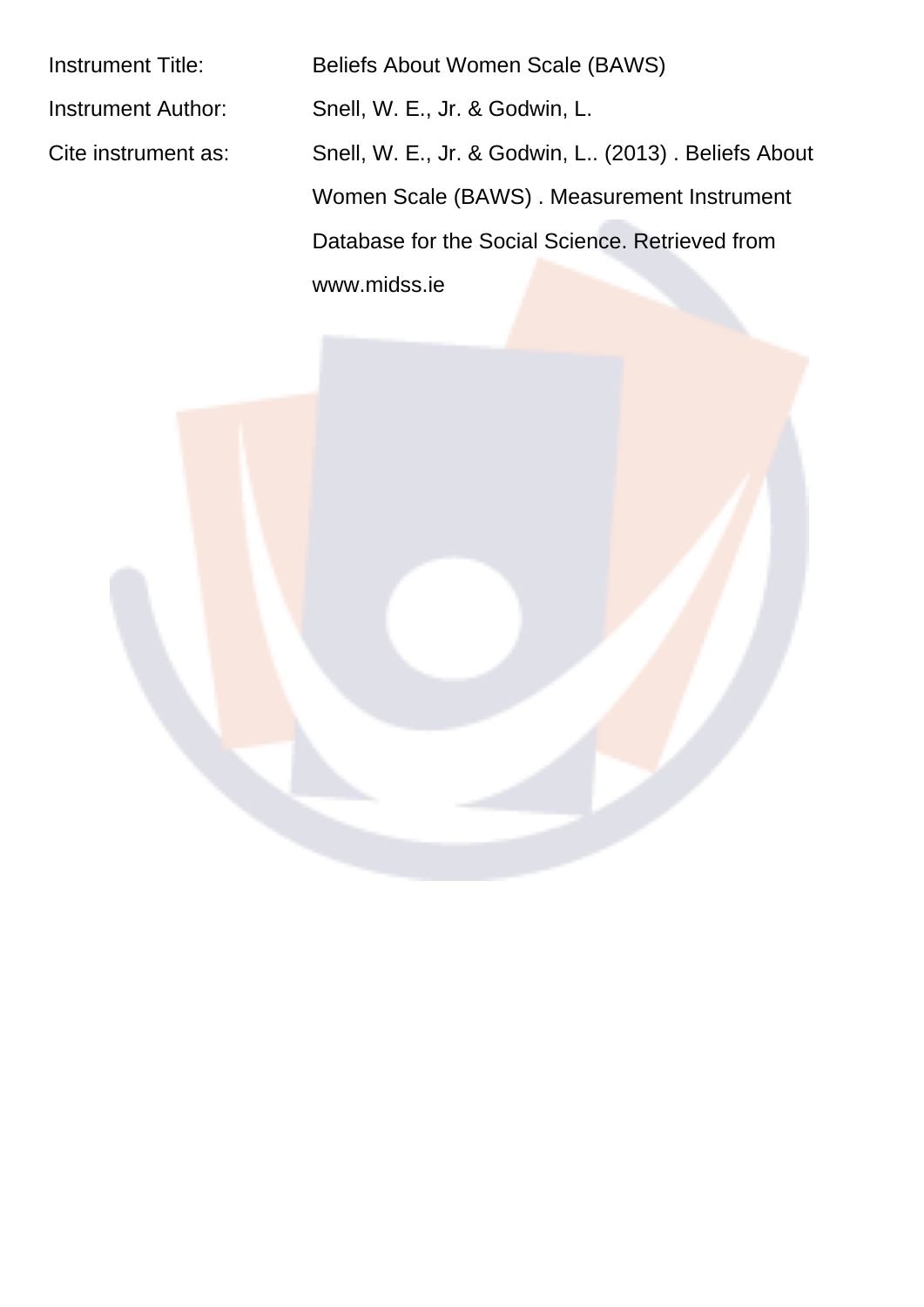## **BAWS**

**INSTRUCTIONS:** The statements listed below describe attitudes toward men and women which different people have. There are no right or wrong answers, only opinions. Indicate how much you agree or disagree with each statement, using the following scale:

- $A =$  Strongly Disagree.
- $B =$  Slightly Disagree.
- $C =$  Neither agree nor disagree.
- $D = S$ lightly Agree.
- $E =$  Strongly Agree.
- 1. Women are less dominating than men.
- 2. Women are more passive than men are.
- 3. Women are more vulnerable than men are.
- 4. Women can deal with their emotions better than men can.
- 5. Women are more interpersonally concerned than men.
- 6. Women are less career motivated than men.
- 7. Women are inferior to men in their cognitive ability.
- 8. Men can make decisions easier than women.
- 9. Women don't generally like to be active in their sexual relationships.
- 10. Women are not very responsible during their menstrual cycles.
- 11. Women are more concerned with their physical appearance than men are.
- 12. Women like to tease men sexually.
- 13. Women set the standards for moral behavior.
- 14. Women are more frivolous than men.
- 15. Women tend to pout if they don't get their way.
- 16. Women are more competitive than men.
- 17. Women comply more often than men do.
- 18. Men are more excitable in a major crisis than women are.
- 19. Women are more emotional than men.
- 20. Men cannot relate to other persons as well as women can.
- 21. Women care as much as men do about developing a job career.
- 22. Men are superior to women in intelligence.
- 23. Women are more self-reliant than men.
- 24. Most women don't like to express their sexuality.
- 25. When they are on their periods, women are easily distracted.
- 26. Men are as conceited about their appearance as women are.
- 27. Women use seductive behavior to lead men on.
- 28. Women should be treated with great respect.
- 29. Women are more likely than men to act in silly ways.
- 30. Withholding favors is one of the primary ways women obtain their goals.
- 31. Women are more interested than men in being in control of their lives.
- 32. Men are as submissive as women are.
- 33. Women's feelings are more easily hurt than men's.
- 34. Women have more insight into their feelings than men do.
- 35. Women are usually more aware of other people's feelings than men are.
- 36. Women are as skillful in business-related activities as men are.
- 37. Men are not as analytical as women are.
- 38. Men make better leaders than women do.
- 39. Most women want their partner to take the initiative in their sexual relationships.
- 40. Women are very emotional during their periods.
- 41. Women spend more time attending to their physical appearance than men do.
- 42. Women usually say no (sexually) when they really mean yes.
- 43. Women are more devout individuals than men are.
- 44. Women are more childish than men are.
- 45. Women try to get what they want by being manipulative.
- 46. Men want power more than women do.
- 47. Women tend to give up more easily than men do.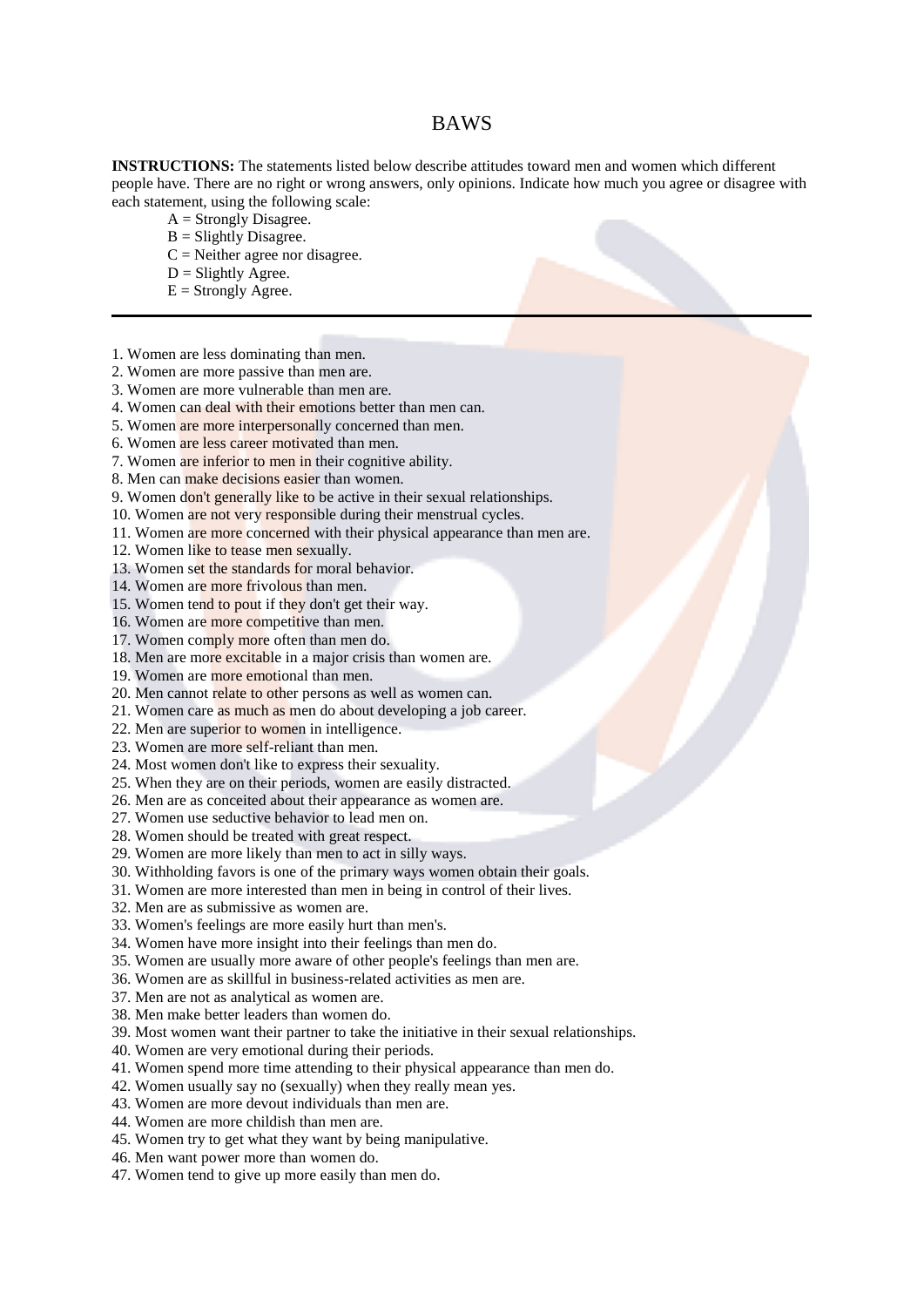48. Women have more need for security than men.

49. Men can express tender emotions better than women can.

50. Men are usually m ore loval to their partner/spouse than women are.

51. Women dislike being in leadership positions more than men do.

52. Women have greater mechanical aptitude than men.

53. Women are usually less well-organized than men.

54. Women are as interested in sex as men are.

55. When a woman is on her period, she cannot concentrate very well.

56. Women pay more attention to their looks than most men do.

57. Women act in seductive ways just to play around with men.

58. Men are not as sensitive to profanity as women.

59. Men are less sophisticated than women.

60. Women tend to use their emotions to control others.

61. Women are more aggressive than men are.

62. Women are more easily influenced than men are.

63. Women are more fearful than men are.

64. Women are more honest in expressing their emotions than men are.

65. Women are more understanding of people than men are.

66. Women don't like responsibility as much as men do.

67. Men are better at science and math than women are.

68. Women are generally not as competent as men are.

69. Women's sexual desires are less intense than men's

70. Women's menstrual cycle makes them unfit for major leadership positions.

71. Women gain more status through their physical appearance than men do.

72. Women like to flirt and tantalize men.

73. Women are more spiritual than men.

74. Women are more innocent-looking than men.

75. Women usually threaten to cry if then can't have their own way.

## Copyright - 1996

## Scoring Instructions for the Beliefs About Women Scale (BAWS).

The BELIEFS ABOUT WOMEN SCALE (BAWS) consists of fifteen (15) separate subscales.

The items for each of these subscales are listed below:

1. Women are less dominating than men. (Items 1,16,31,46,61)

2. Women are more passive than men. (Items 2, 17, 32, 47, 62)

3. Women are more vulnerable than men. (Items 3,18,33,48,63)

4. Women have more emotional insight than men. (Items 4, 19, 34, 49, 64)

5. Women are more interpersonal than men. (Items 5,20,35,50,65)

6. Women are less career interested than men. (Items 6,21,36,51,66)

7. Women are less intelligent than men. (Items 7,22,37,52,67)

8. Women are less decisive than men. (Items 8.23.38.53.68)

9. Women are less sexual than men. (Items 9,24,39,54,69)

10. Menstruation debilitates women. (Items 10,25,40,55,70)

11. Women are more appearance conscious than men. (Items 11.26.41.56.71)

12. Women are sexual teases. (Items 12,27,42,57,72)

13. Women are more moral than men. (Items 13,28,43,58,73)

14. Women act sillier than men do. (Items 14,29,44,59,74)

15. Women use manipulative strategies. (Items 15,30,45,60,75)

## **CODING INSTRUCTIONS FOR ITEMS**